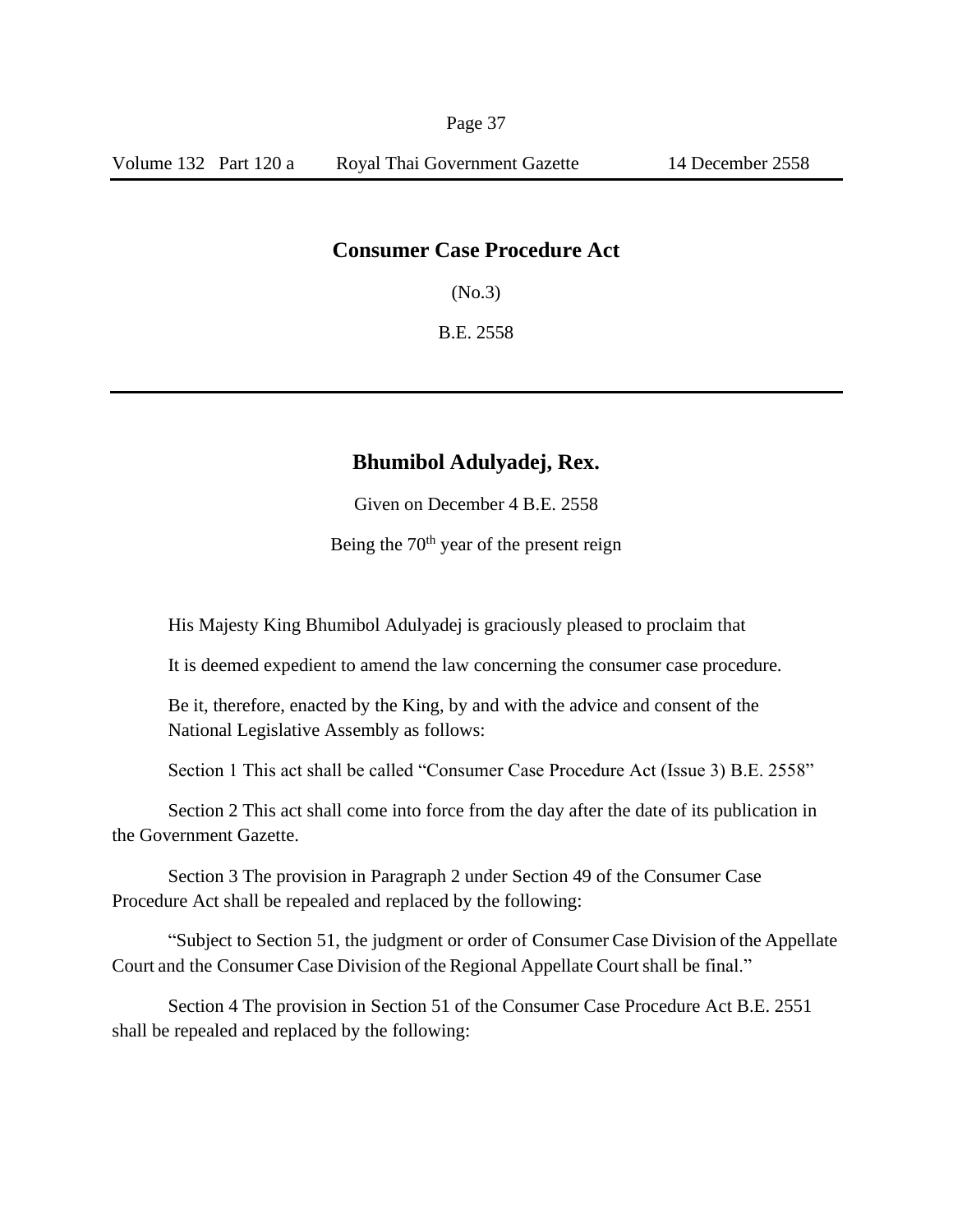"Section 51 In an appeal to the consumer case division of the Appellate Court, or the consumer case division of the Regional Appellate Court, the provisions of the Civil Procedure Code shall apply, mutatis mutandis".

Section 5 Section 52, Section 53, and Section 54 of the Consumer Case Procedure Act B.E. 2551 shall be repealed.

Section 6 An appeal in a consumer case in which the consumer case division of the Appellate Court, or the consumer case division of the Regional Appellate Court issued the judgment or order before the date this Act comes into force, the law in force on the date before the date this Act comes into force shall apply until the proceedings of the case come to an end from the Supreme Court.

Section 7 The President of the Supreme Court shall have charge and control of the execution of this Act.

Countersigned

General Prayuth Chan-o-cha

Prime Minister